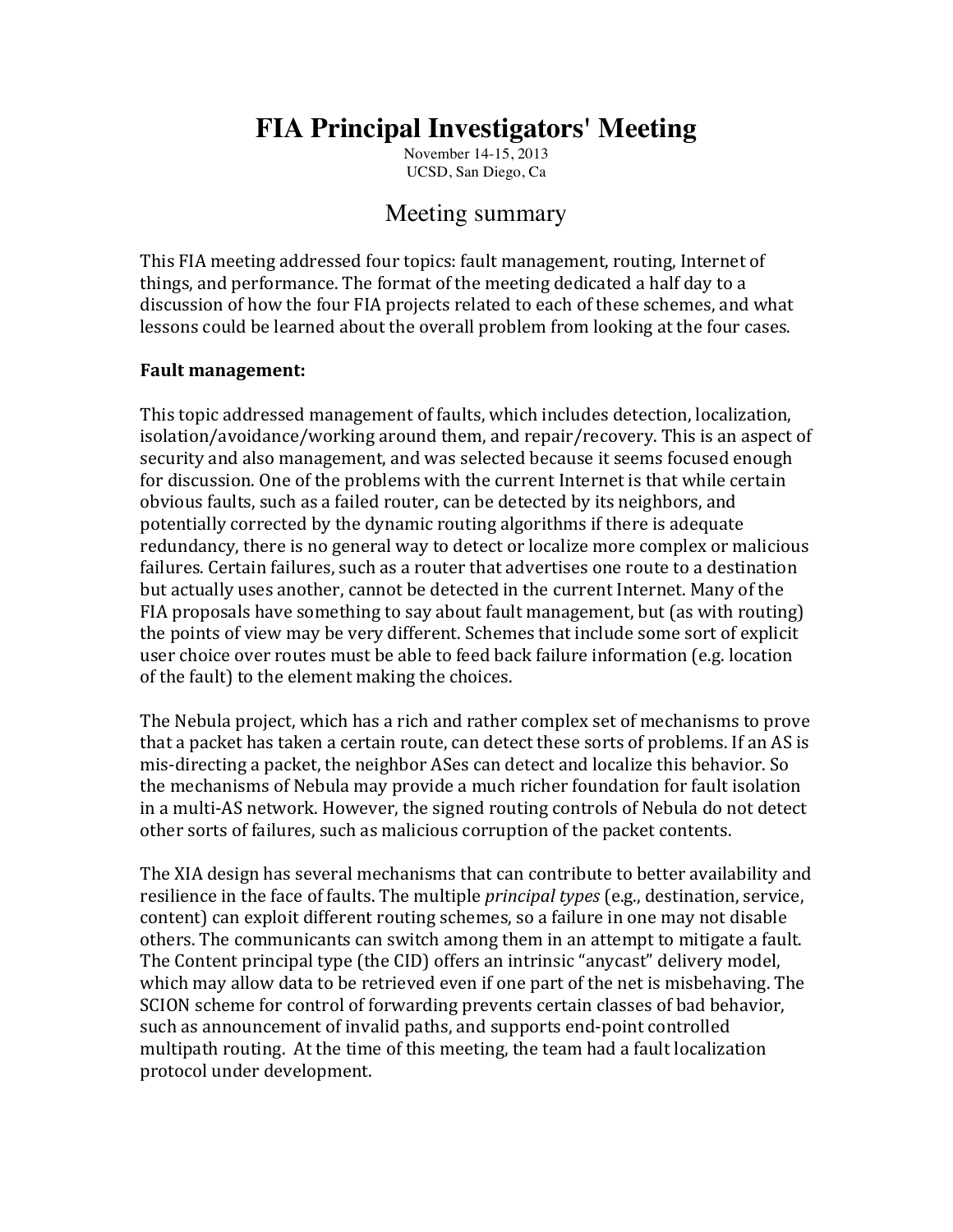Mobility First has the capability of re-routing a packet in transit by looking up the Global UID (a "flat" end-point identifier) in the Global Name Resolution Service to try to find a new network location (NA) for the GUID. The ability for either the sender or an element in the network to associate the GUID with alternate/multiple NAs allows for a natural form of multi-path routing. At the same time, the GNRS is a new service component, which itself must be designed to deal with faults, malicious components and the like. To deal with faults and impairments, especially at the edge of the network (potentially a wireless network supporting mobility) the design allows end-noted to query management data from any network, to support multihoming and routing path preferences.

The very different base architecture of Named Data Network reshapes the landscape of faults and their detection. Since a router forwarding an interest packet makes a record of that event, any router can detect whether an outgoing path yields a data packet in response to an interest. Paths that do not vield any responses can be flagged as potentially flawed. This local knowledge can drive the local routing/forwarding decisions. Routing protocols thus need not perform highly dynamic failure detection, but can run with a longer time-constant.

These various schemes thus display a range of approaches. Nebula and Scion rely on a very expressive packet header to provide detailed route control. In contrast, NDN relies on a very constrained packet header but per-packet state in the routers. Several of the schemes exploit one or another form of multi-path routing, which will sometimes bypass a fault along one of the paths. However, few of these schemes provide specific feedback to the sender (or to intermediate nodes) that is designed to lead to fault isolation and remediation.

### **Routing:**

The question of interest here is not the complete details of how the schemes are currently doing routing, but what the different designs provide as foundations for routing, and what they require from a routing protocol. Issues of mobility, ICNs, storage in the net, etc. have important implications for what routing must do. The contrast between proposals with a "source route" flavor and those with a more traditional IGP/EGP approach may be revealing, in terms of the required architecture support.

MobilityFirst provides both a "flat" GUID and a network identifier (an NA, similar to an AS number in the current Internet). This richer packet header decouples routing in the core (based on the mesh of NAs) and at the edge (routing on the GUIDs). The design of MF does not define a specific core routing protocol, but the current proposal is some sort of path vector scheme. Packets can include more than one NA associated with the same GUID, which allows for a form of multicast or multi-path routing. However, these more expressive forwarding features do not require major innovation in how NA-level routing is done. Since the GUID do not capture any form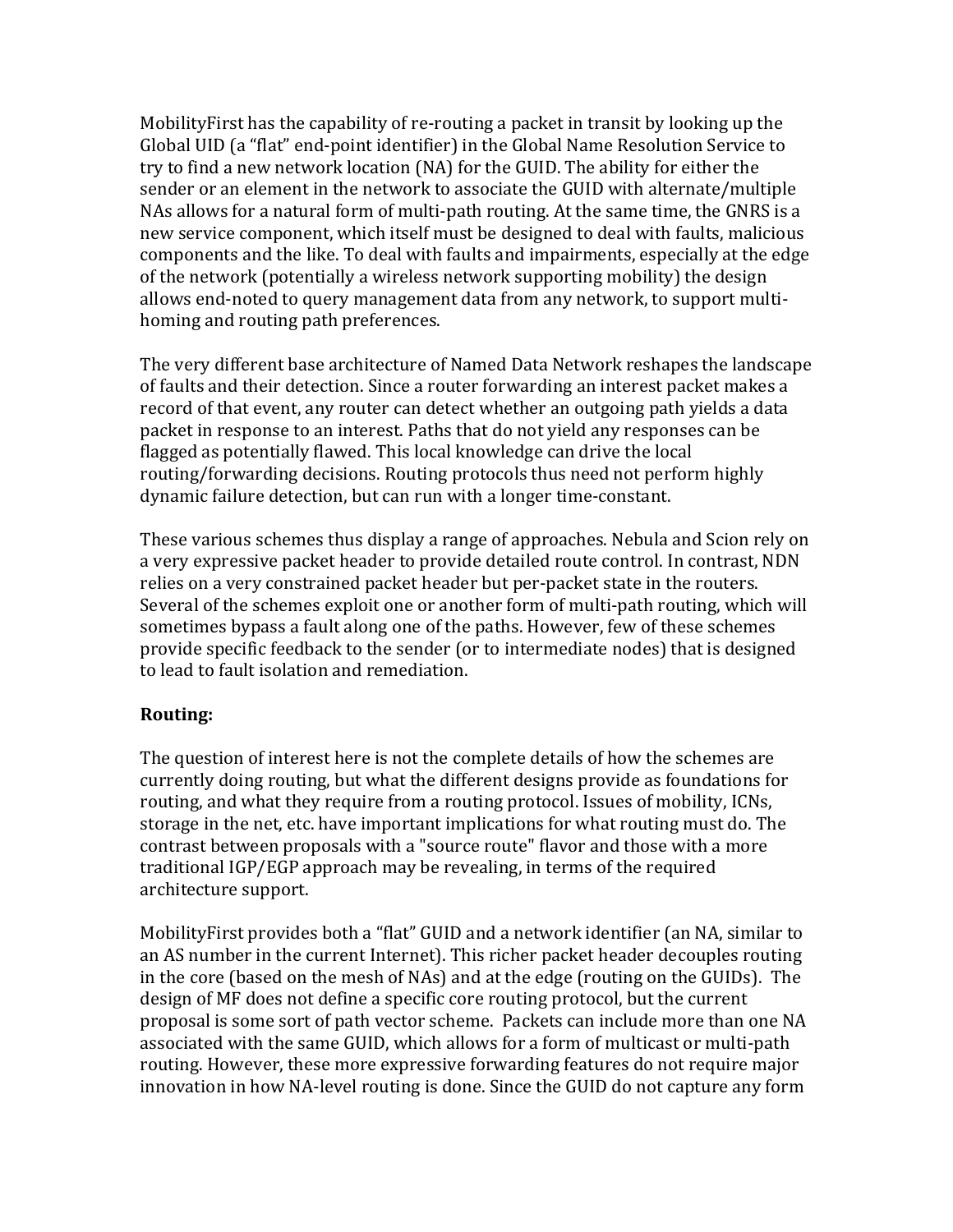of location or clustering, routing within an NA is "flat", which will limit the size of an NA to a size where routing on flat identifiers is practical.

Nebula, as discussed above with respect to fault isolation, uses a very expressive header that provides something similar to an AS-level source route across the Nebula network. The routes are computed in advance, using a control plane that obtains consent from all the forwarding regions—these permissions are encoded in the packet. Within a region, some sort of local routing (perhaps similar to that of MF) is used.

XIA provides a rich packet header that can include a number of identifiers—host, service, content and the like. Conceptually, the XID identifies the destination, the full header with its DAG of identifiers serves as the locator. These different sorts of IDs depend on suitable routing protocols to provide a matching forwarding table, but XIA, like the current Internet, does not dictate how these routing protocols are implemented. 

The content names of NDN raise a challenge for the underlying routing protocols to scale to the number of name prefixes that could be expected, which might be orders of magnitude more than the regions of the network. However, a traditional linkstate routing protocol can be used to compute routes to these name prefixes. NDN, like most of the FIA systems and the current Internet, does not require a new generation of routing protocol to work, but it is possible that a scheme called Hyperbolic Routing, where content (and each user) is positioned in a hyperbolic space, and interests are forwarded based on the distance to the coordinates of the content. Another mechanism that can reduce the scaling demands of NDN is an encapsulation scheme that allows a name to be prefixed with a name that maps efficiently to a location.

### **The Internet of Things:**

The term Internet of Things (IoT) refers to a future where "everything" is networkenabled in some form. Small devices (sensors and actuators) raise issues of scale, power, security, management and the like. Several of the projects address one or another aspect of the IoT vision.

NDN allows an application to create a flexible name space of devices (as well as users). This flexibility is exploited to reduce the complexity of system configuration and management. Compared to IP, where devices must be issued IP addresses that reflect topology, the name structure of NDN eases system setup. The data plane of NDN also provides a very different way of conceptualizing communication with sensors and actuators. NDN has been augmented with an enhanced interest packet that can carry a small amount of data (IoT control messages), so NDN supports both the use of interest packets with their soft state in routers and direct control using an interest packet.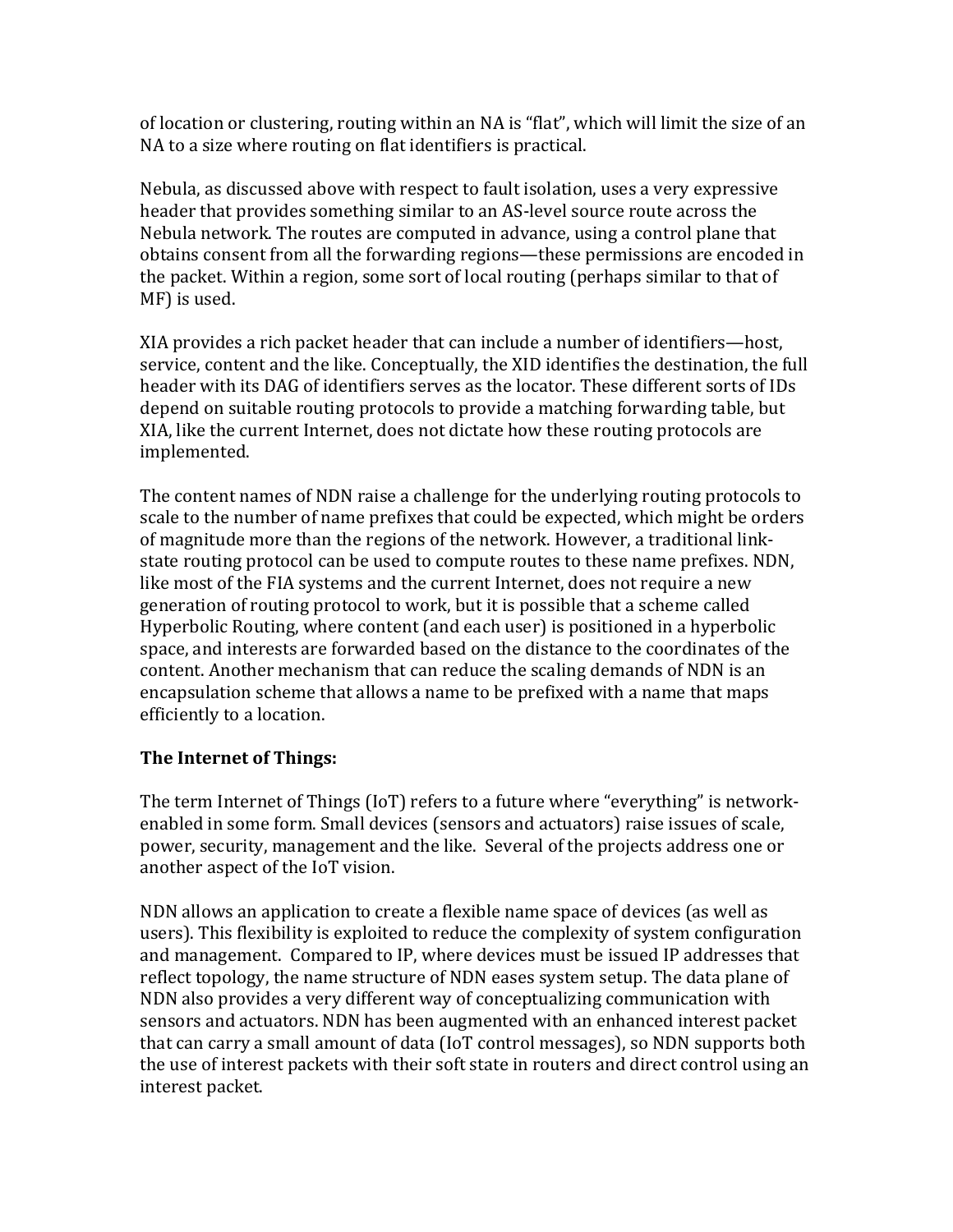The Nebula project is focused on the core of the network, and is thus less concerned with how edge-devices are actually connected, and more concerned with the relationship between edge devices and cloud, where data from devices is aggregated and processed. The resilience and control provided by the Nebula architecture should be of direct benefit to the IoT ecosystem, once it is remembered that the IoT ecosystem includes the cloud.

The work in MobilityFirst stresses issues of power and battery life, which might lead to designs that are "transmit only", and issues of naming. In their conception, devices will have a low-level flat name (like a GUID), and this name can be translated into a structured name (a URI) for higher-level processing.

Overall, the landscape of IoT is not yet fully mapped, and there is probably no single architecture for IoT that will prevail. Issues of power will not apply to many powered industrial controllers, ease of configuration will matter to both commercial and consumer devices, but perhaps in different ways—the smart home may not benefit from the same approach as health instrumentation. These talks only scratched the surface of how basic network architecture will shape the ecosystem of IoT. However, there was a strong suggestion that the issues will not be centered on the data plane and packet forwarding, but on issues of configuration, security, power management and the like.

#### **Performance:**

Most of the FIA proposals do not distinguish themselves from the current Internet on the basis of simple performance improvements  $(e.g.,$  efficient use of links). However, the different schemes raise different and interesting questions about aspects of performance.

A key performance issue for XIA is whether the complex header raises computational challenges for the router. The expressive power of the header can allow for potentially beneficial forwarding options  $(e.g., high)$  performance paths with slower fallback alternatives), but packet processing overhead could be an issue. The XIA team reported an early result (NSDI 2012) in which a Click-based implementation paid a 23% penalty forwarding small packets with an XIA header with two fallback options compared to IP. With respect to overall network performance, an issue of current importance is control over source selection for video cached in a CDN. XIA can provide control over this case both by giving different clients different DAGs for retrieval, and by doing sophisticated route selection for content IDs (CIDs).

For MobilityFirst, a key issue for performance is the GNRS, which must provide translation of GUIDs to NAs rapidly enough to allow packets to be redirected while in flight. Of course, there could be multiple schemes designed with different performance implications, but the project intends to provide one or more proof of concept, showing that reasonable performance is obtainable. One approach is